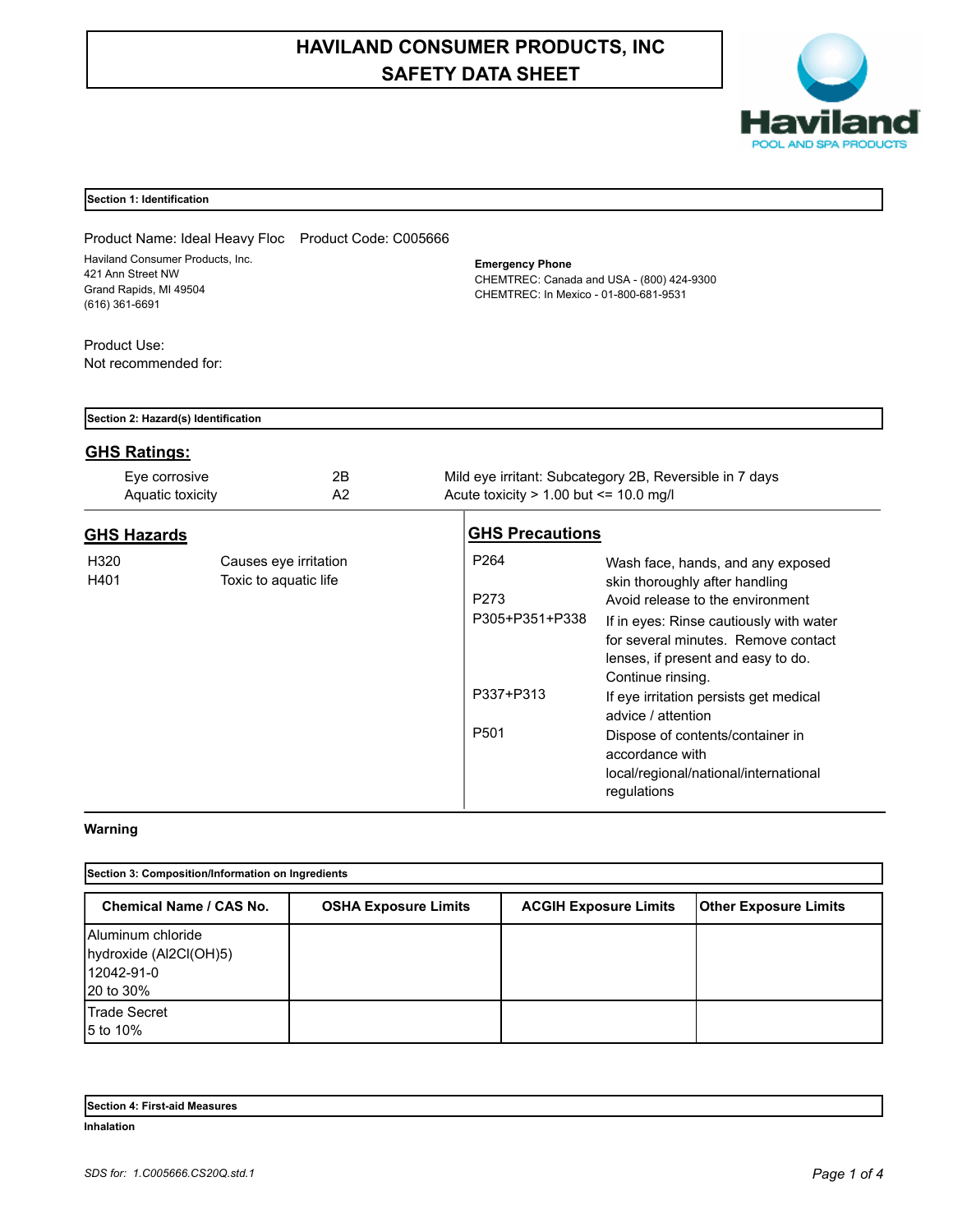Rescuers should put on appropriate protective gear. Remove from area of exposure. If not breathing, give artificial respiration. If breathing is difficult, give oxygen. Keep victim warm. Get immediate medical attention. To prevent aspiration, keep head below knees.

#### **Eye Contact**

Immediately flush eyes with water. Flush eyes with water for a minimum of 15 minutes, occasionally lifting and lowering upper lids. Get medical attention promptly.

### **Skin Contact**

Remove contaminated clothing. Wash skin with soap and water. Get medical attention. Wash clothing separately and clean shoes before reuse.

#### **Ingestion**

If swallowed, do NOT induce vomiting. Give victim a glass of water. Call a physician or poison control center immediately. Never give anything by mouth to an unconscious person.

### **Section 5: Fire-fighting Measures**

#### **Extinguishing Media**

**Specific Hazards Arising from the Chemical** None known

#### **Special Protective Equipment and Precautions for Firefighters**

**Special Information**: As in any fire, wear self-contained breathing apparatus pressure-demand (MSHA/NIOSH approved or equivalent) and full protective gear.

#### **Section 6: Accidental Release Measures**

**Spill and Leak Procedures**

#### **Section 7: Handling and Storage**

#### **Handling Procedures**

Use with adequate ventilation. Avoid breathing dusts, mists, and vapors. Do not get in eyes, on skin, or on clothing. Wear eye protection and protective clothing. Wash thoroughly after handling.

**STORAGE:** Keep away from heat, sparks, and flame. Store containers in a cool, well ventilated place. Keep container closed when not in use. Protect from direct sunlight.

| Section 8: Exposure Control/Personal Protection           |                             |                              |                              |  |  |
|-----------------------------------------------------------|-----------------------------|------------------------------|------------------------------|--|--|
| <b>Chemical Name / CAS No.</b>                            | <b>OSHA Exposure Limits</b> | <b>ACGIH Exposure Limits</b> | <b>Other Exposure Limits</b> |  |  |
| Aluminum chloride<br>hydroxide (Al2Cl(OH)5)<br>12042-91-0 |                             |                              |                              |  |  |
| Trade Secret                                              |                             |                              |                              |  |  |

**RESPIRATORY PROTECTION:** A respiratory protection program that meets OSHA 1910.134 and ANSI Z88.2 requirements must be followed whenever workplace conditions warrant the use of a respirator.

**SKIN PROTECTION:** Wear impervious protective gloves. Wear protective gear as needed - apron, suit, boots.

**EYE PROTECTION:** Wear safety glasses with side shields (or goggles) and a face shield.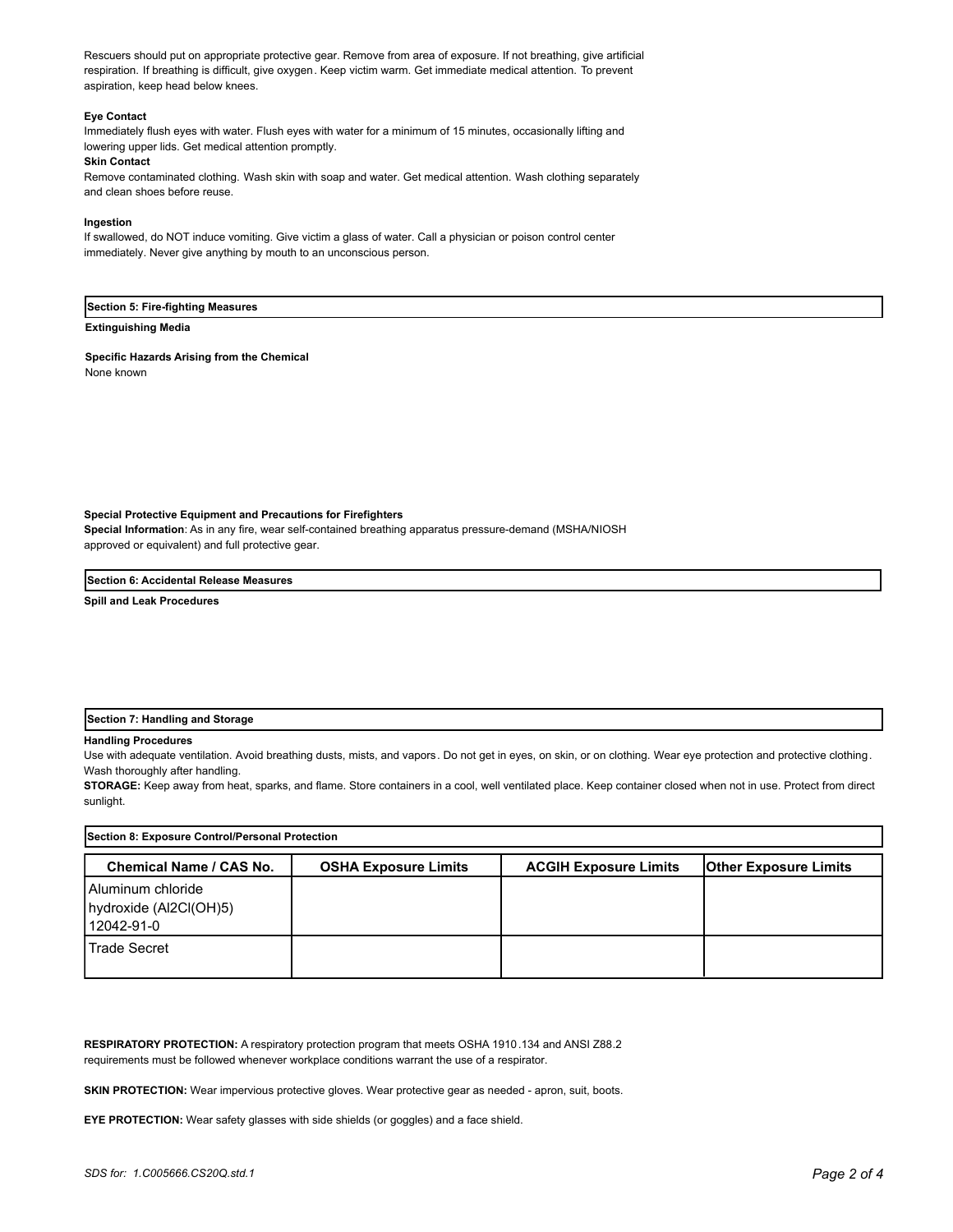**OTHER PROTECTIVE EQUIPMENT**: Facilities storing or utilizing this material should be equipped with an eyewash facility and a safety shower.

**HYGENIC PRACTICES:** Do not eat, drink, or smoke in areas where this material is used. Avoid breathing vapors. Remove contaminated clothing and wash before reuse. Wash thoroughly after handling. Wash hands before eating.

# **Section 9: Physical and Chemical Properties**

**Freezing point:** Not Avaliable **Solubility:** Complete **Explosive Limits:** Not Avaliable **Specific Gravity** 1.155 **Autoignition temperature:** Not Avaliable **Decomposition temperature:** Not Avaliable

**Appearance:** Clear Purple Liquid

Odor **Odor: Mild, Characteristic Vapor Pressure:** < 20 mm Hg @ 68° F **Department Constructs Constructs Odor threshold:** Not Avaliable **Vapor Density:** Not Avaliable **pH:** Not Available **Density:** Not Available **Melting point:** Not Avaliable **Boiling range:** 220° F **Flash point:** Not Avaliable **Evaporation rate:** Not Avaliable **Flammability:** Not Avaliable **Viscosity:** Not Avaliable **Grams VOC less water:** Not Avaliable

**Section 10: Stability and Reactivity** 

**Chemical Stability:** STABLE

**Incompatibile Materials** 

**Conditions to Avoid**

**Hazardous Decomposition Products**

**Hazardous Polymerization**

Hazardous polymerization will not occur.

**Section 11: Toxicology Information**

**Mixture Toxicity Component Toxicity**

**Routes of Entry:** Inhalation Ingestion Skin contact

Eye contact

**Target Organs**

**Effects of Overexposure**